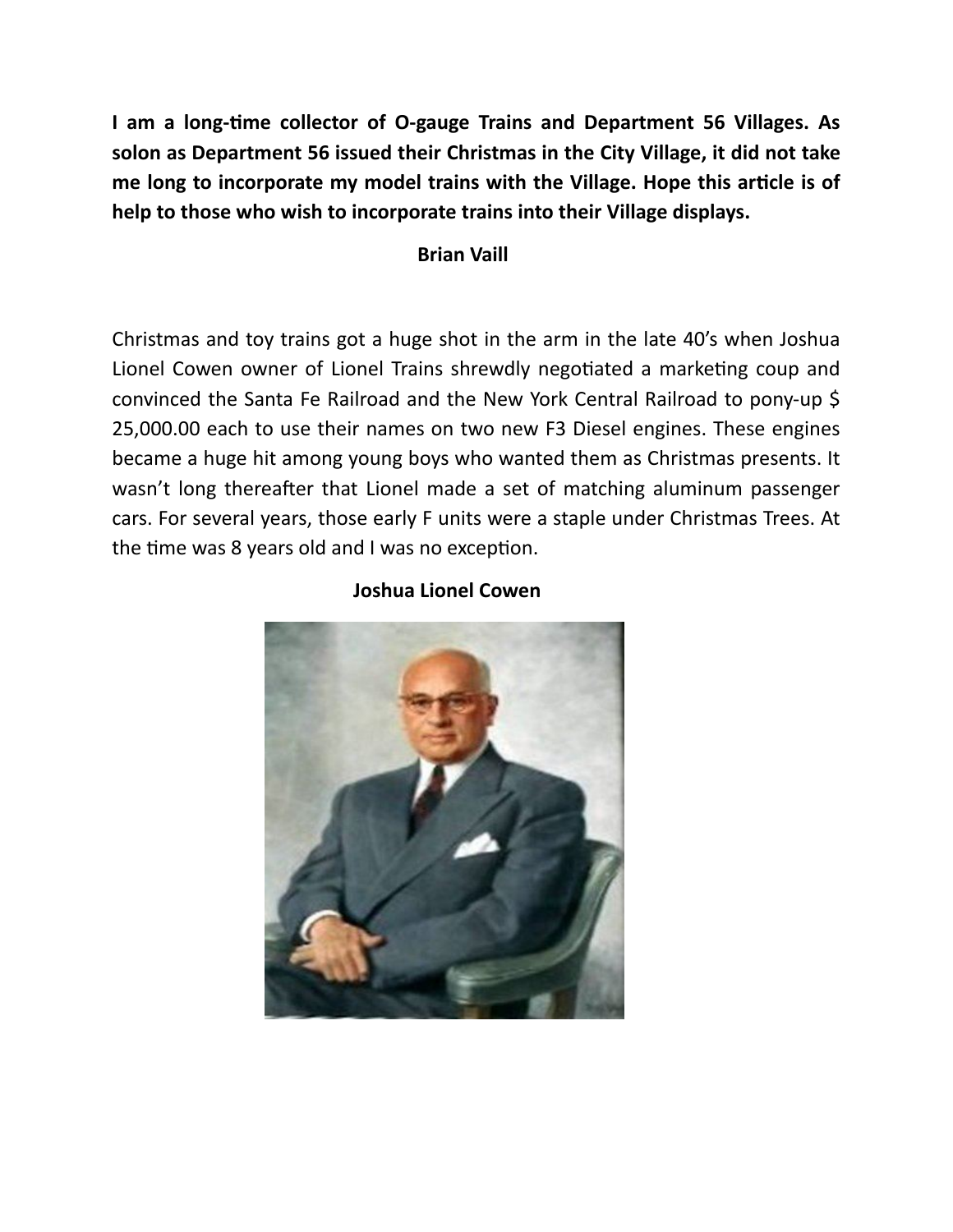The Sante Fe version proved to be so much more popular because primarily it had much brighter colors with their famous red & yellow Warbonnet at the front end. The grey NYC version was less colorful.



F-3 Santa Fe No. 2343 (A)

## **New York Central F Units**



This popularity of the Sante Fe F units has continued to this day. Other than the Polar Express sets, this has been the most popular engine in the history of O-Gauge that best suits the Department 56 & Lemax Villages.

About 30 years ago was the first time I combined trains and D56 Villages. The times have dramatically changed since then and so have the Sante Fe F units that have become so much better. In the early 90's, remote control was introduced to Sante Fe F units in the form of new technology (TMCC). The famous rock star Neil Young developed this system for his handicapped son. He traded the technology for Lionel stock and was a part owner of Lionel for many years. TMCC has now advanced to what is called the Legacy System that affords the model train enthusiast many wonderful options in controlling their trains.

The impact of the Lionel F units has been very dramatic for those who have in the past combined their Villages with model trains. And the beat goes on. These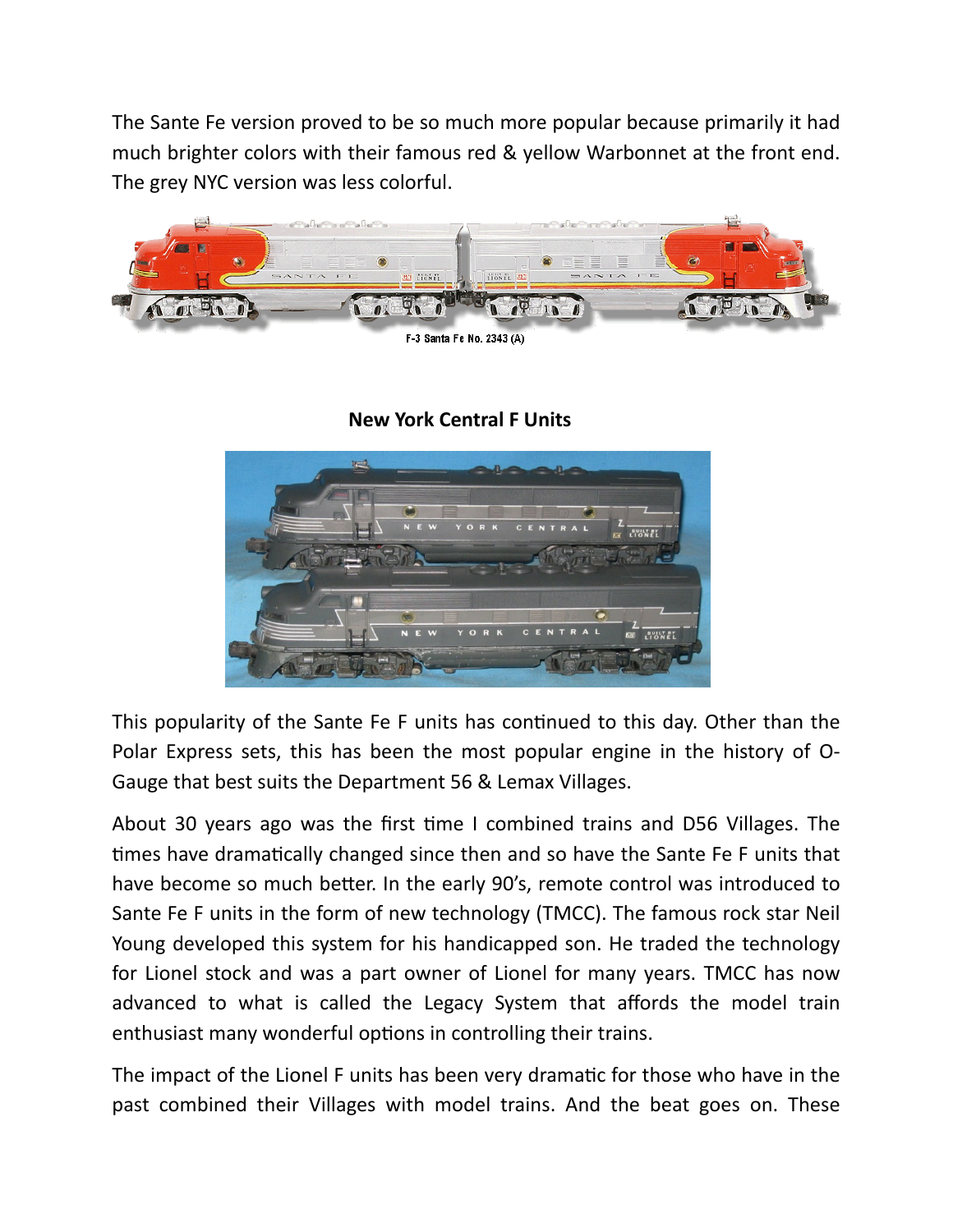engines are an excellent choice for those who are combing trains with their Villages in the future. They run on tight O-Gauge curves, that is a plus for those working with smaller spaces. They are very attractive and make a big hit with all ages. They are heavy and the reliability factor make them pretty much bulletproof.

My Sante Fe F units have been upgraded several times over the years. I currently run in our Christmas in the City MTH F units that are rather remarkable. They are extremely close to the real thing right down to plated shiny panels on the sides. They run so smoothly and are trouble free. For me, I have no intensions of removing them in favor of other engine choices. Call it nostalgia or anything else, they are just too good looking to want to remove them.

Good choice if you are thinking of addition a train to your Villages for Christmas 2022.

## **My Sante Fe F Units**